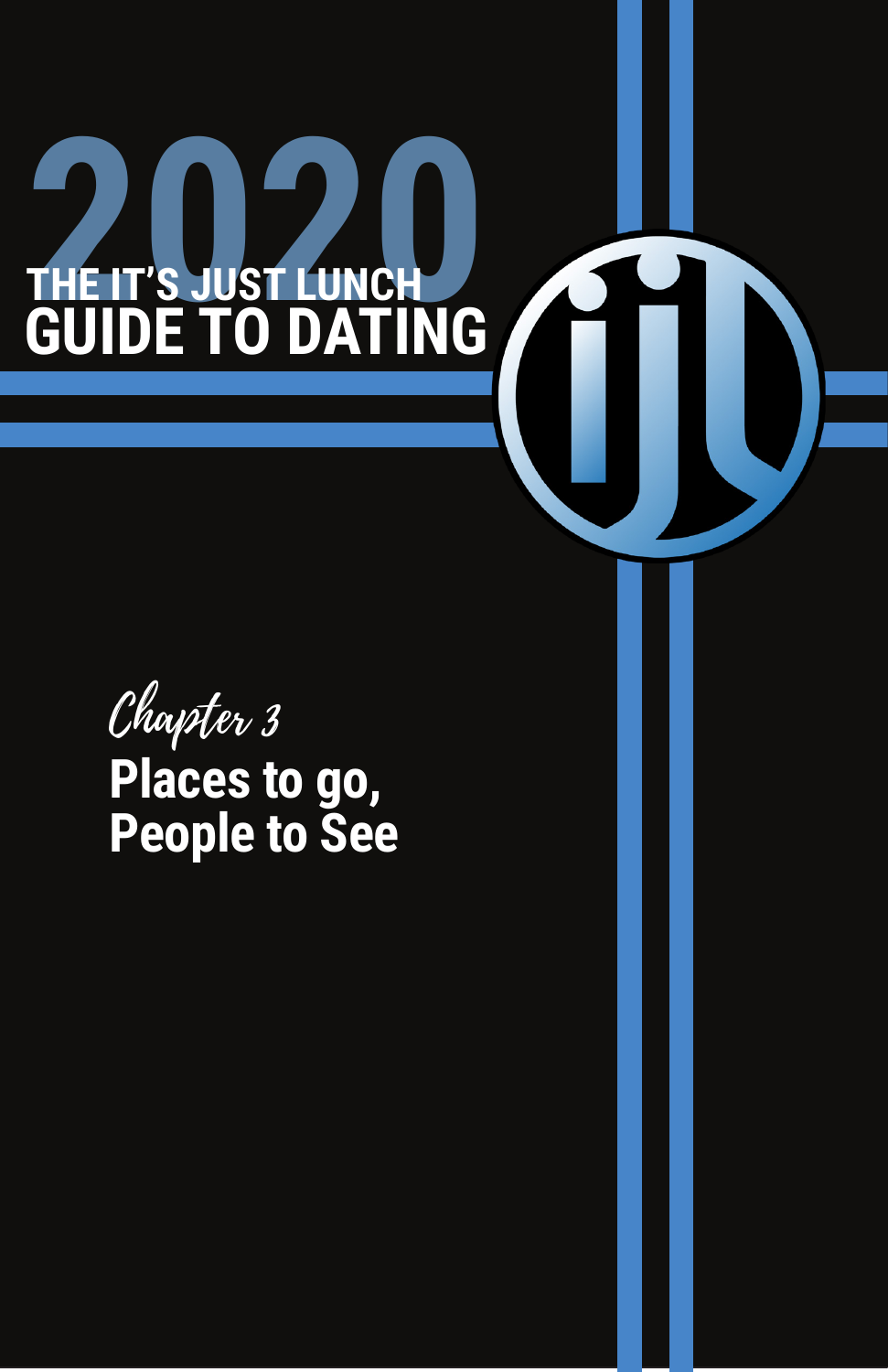# Chapter 3 PLACES TO GO, PEOPLE TO SEE

Whether you're heading out for a few martinis with friends, volunteering at the local dog shelter or taking a class in feng shui, you increase your chances of meeting Mr. or Ms. Right ten-fold simply by getting out of the house and switching up your routine.

So you've gotten as far as the doorstep — now what? In this chapter we'll take a look at some of the best venues to scope out potential dates and offer a few suggestions for making the most of them if the bar scene just isn't cutting it. The goal is to spend time in places you like, doing the types of things you really enjoy. Choose activities that will put you in a position to meet people who are like you or who at least have similar interests.

# **Coffee Shops/Juice Bars**

Coffee shops and juice bars are great locales to make new friends

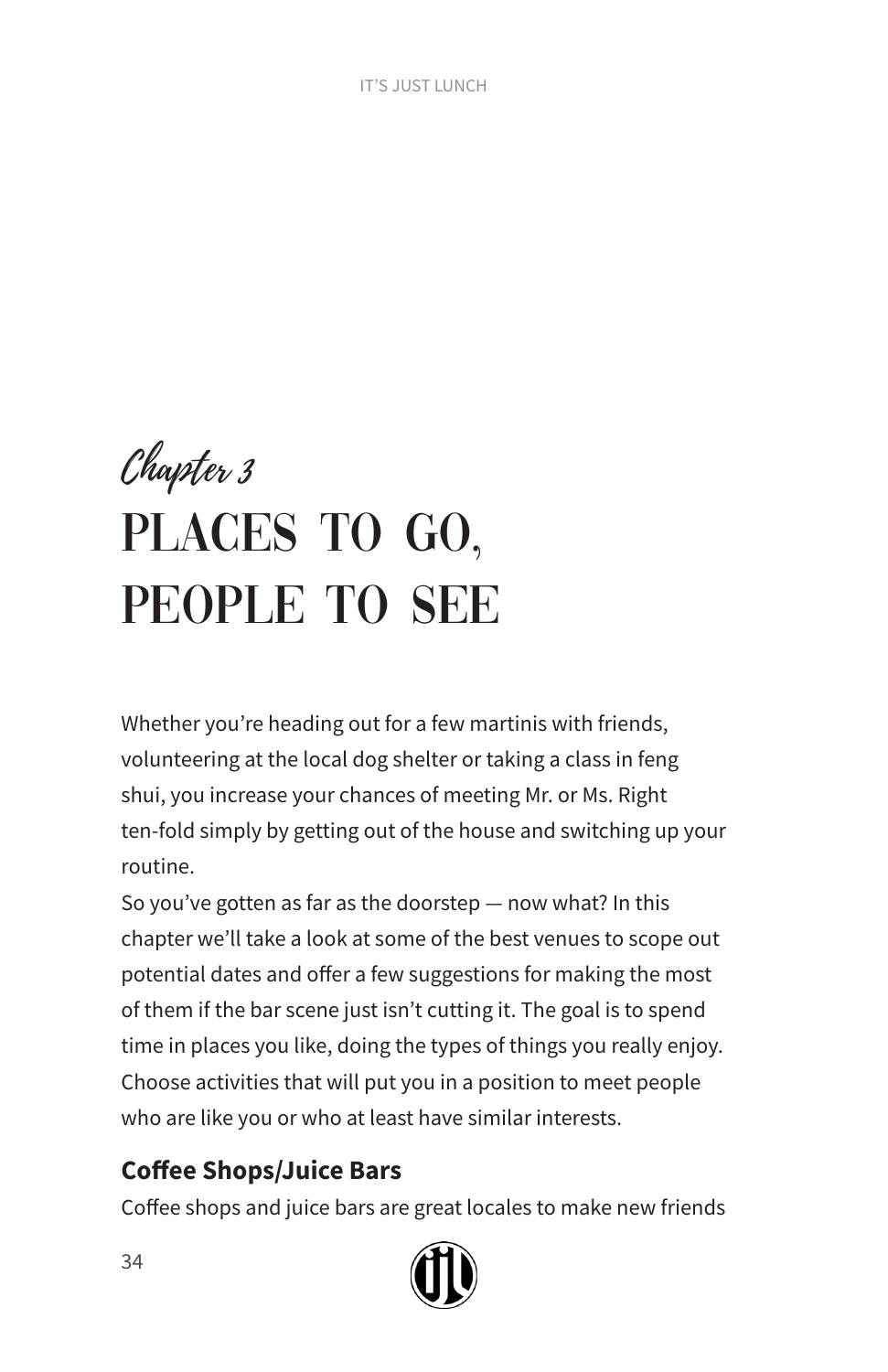(if you don't drink coffee or juice, there are plenty of other options to please your palate!). Try scoping out approachable people and if you spot a hottie, ask them about their beverage of choice or ask them for a recommendation. Once you've broken the ice, suggest a move over to the sitting area for some frothy conversation.

#### **Classes and Workshops**

Signing up for classes at the local community college or university is really a win-win situation: you're doing something you enjoy, expanding your knowledge and meeting like-minded people.

If you want to improve your odds, why not join a class? Personal development, business management, computer classes, or tennis to name a few.

If no one in the class catches your eye, don't lose hope. Once you start to cultivate new relationships, these folks will introduce you to their friends and family.

Dance classes are a terrific way to meet other singles and are a whole lot of fun. Country and swing dancing are very popular. How about learning to tango, salsa or merengue? You'll pick up some hot moves, get in shape and best of all, dancing comes complete with partners who often rotate among the class.

# **Health and Sports Leagues**

Fitness-conscious singles invest a lot of time working out by playing sports, visiting the gym or taking fitness classes. Clubs (like a hiking club) and leagues are especially popular, and this is a great opportunity to meet athletic singles. Most of the people you meet at these places are fun. They are outdoorsy, adventurous, fit and outgoing people who love to meet others. Keep in mind that most members want to meet people who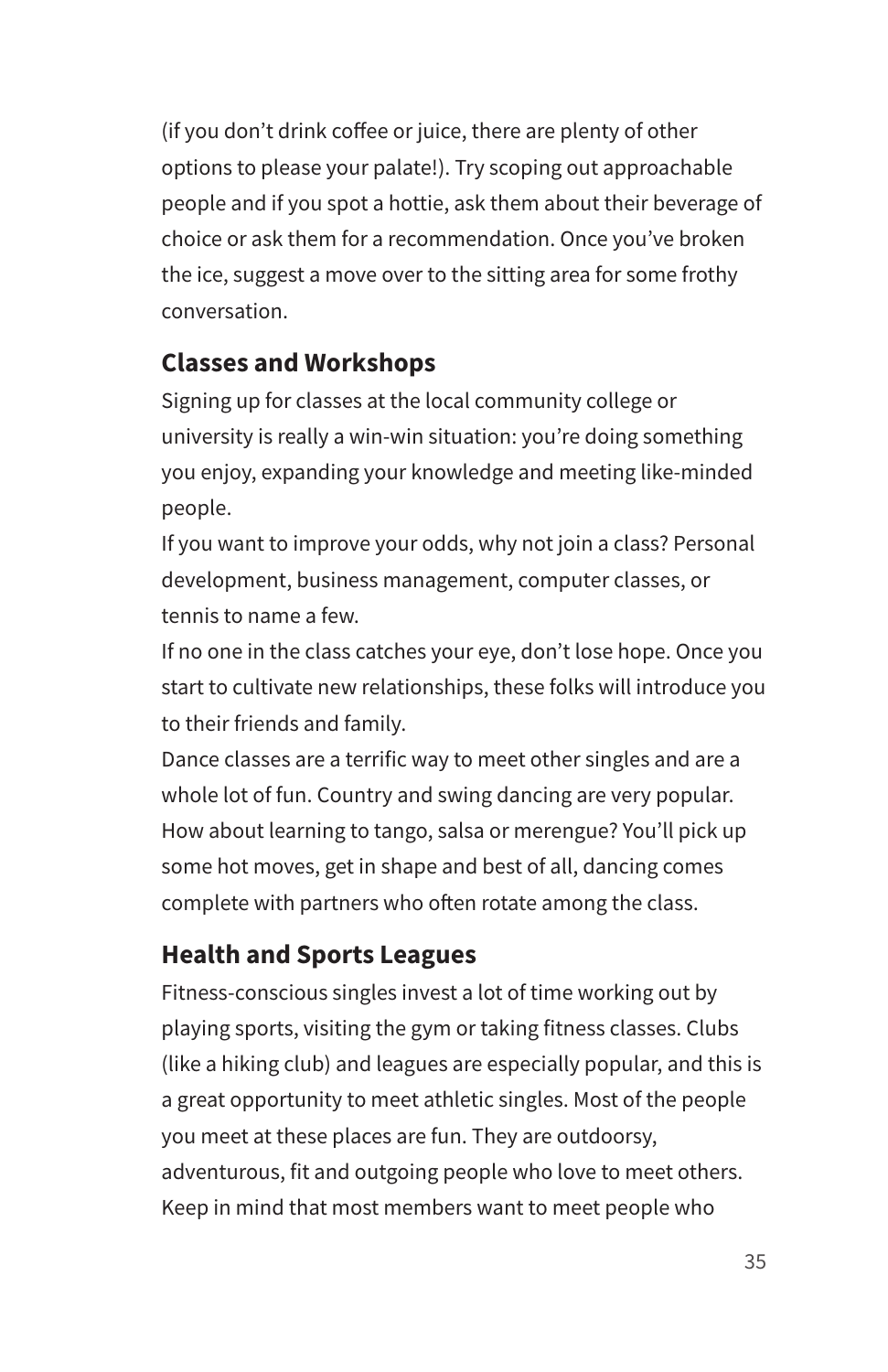#### IT'S JUST LUNCH

enjoy the sport, so don't join these clubs unless you have a real interest. If you are a beginner, there are groups and classes for every level to help you master the sport.

Golf is extremely popular these days, and the driving range, clubhouse, pro shop and putting green are great places to come across potential dates. Sailing clubs are popular on both coasts and around cities with large lakes. There are also several large ski clubs around the United States and many offer their own leagues and activities.

Finally, there's always the local gym. If you spot someone attractive while working out, ask for advice on toning up your glutes or which cardio machine yields the best results. Stay alert and don't close yourself off to everyone by clamping on headphones or immersing yourself in a magazine while riding the stationary bike.

# **Wine Tastings and Cooking Classes**

A wine tasting, gourmet dinner event, or cooking class is a great networking opportunity. Some groups organize trips to vineyards and others hold tastings in local restaurants. If you really are up for an adventure, you can sign up for a wine-tasting trip to Italy, where you're sure to find romance and travel enthusiasts. If you want to stay closer to home, call some local restaurants that are known for their wine lists and see what events they're planning. You can also log on to www. localwineevents.com, which bills itself as the "largest wine and spirits calendar in the world."

# **Volunteer/Fundraisers/Political Campaigns**

Did you know that there are volunteer groups just for singles? In many large cities, organizations like the Single Volunteers of New York City or the Leukemia Society of America offer opportunities

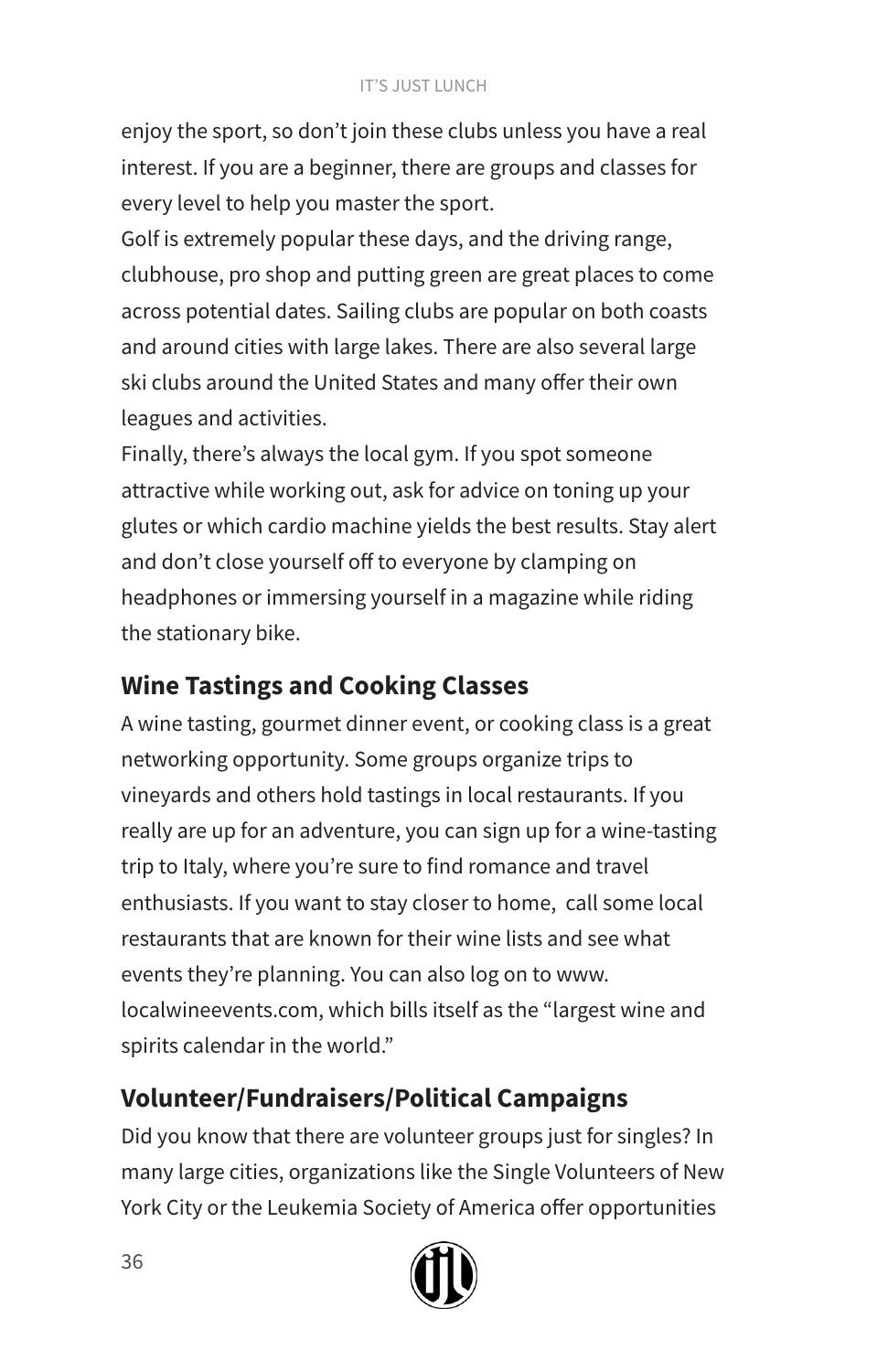that bring together unattached volunteers. This is a rewarding way for you to connect with new people who share similar values. You get to make a difference in the world while meeting people who are also giving back to the community. Search online for "volunteer groups for singles" and enter your city to find local organizations.

If you support a certain political party, you can volunteer to help with campaign efforts. Many cities have a Young Democrats or Young Republicans group. Political fundraising events or parties that raise money for charities are another great way to meet people and network. Once again, you will encounter people who share your views and you'll build a strong camaraderie as you work together on projects.

#### **Bars and Nightlife**

Regardless of how you feel about it, the bar and club scene is still a feasible place to meet other singles. We know several people with happy marriages who met in a bar or a club, but we've also heard quite a few horror stories too. Even though the quality of dates cannot be guaranteed here — and it's more likely you'll find a one-night stand than a lasting relationship — you will socialize with members of the opposite sex, and that alone improves your chances of meeting a new love.

Going out and being social opens up opportunities, so go have some fun — you never know when cupid will strike! As long as you keep your expectations in check and don't confuse that warm heady rush you get after a few martinis with true love, you won't be disappointed.

Though the odds of meeting your soulmate in a bar may not be great, there are some things you can do to improve your chances.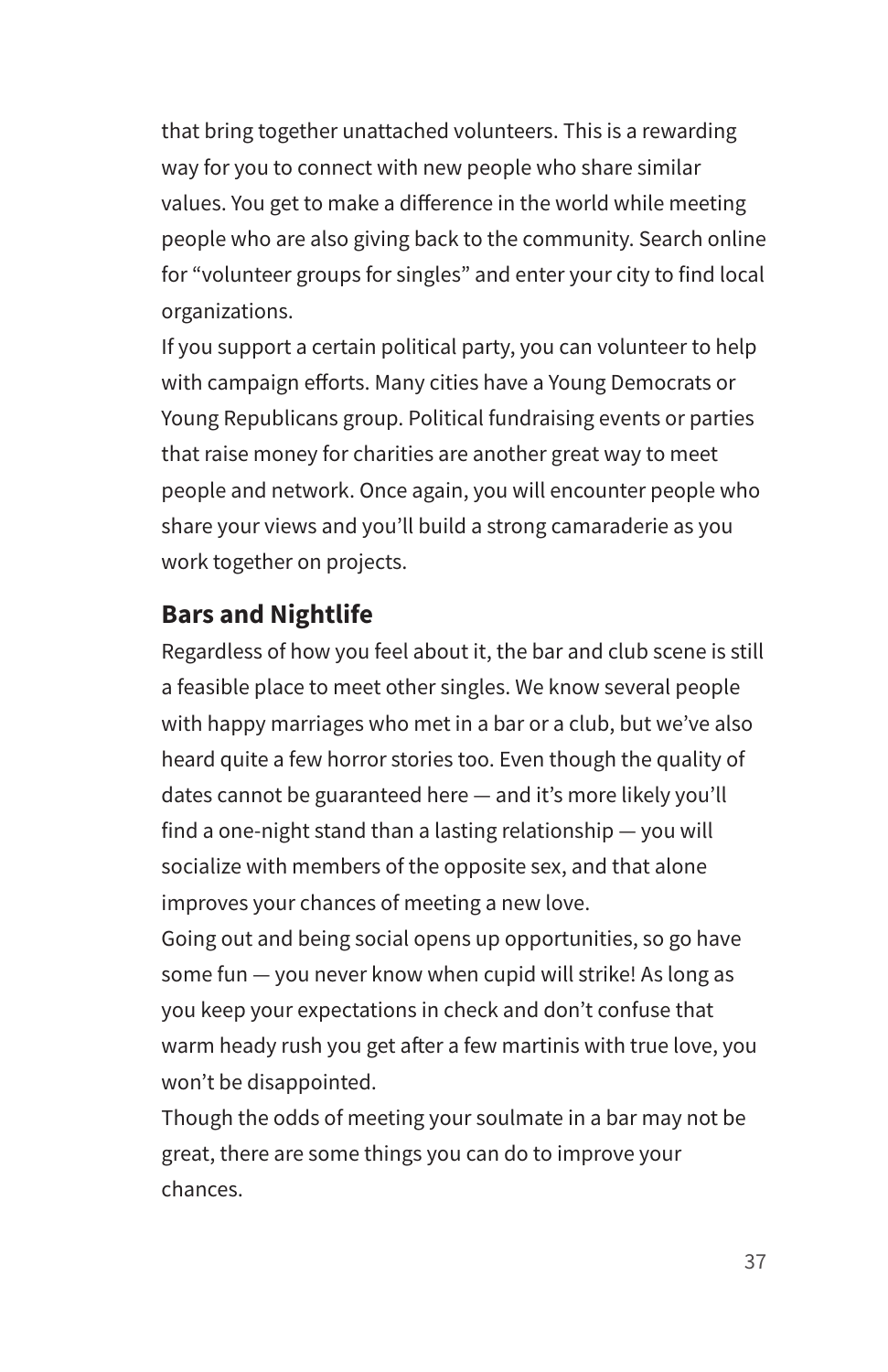#### IT'S JUST LUNCH

Take time to observe people and don't allow yourself to be drawn to the best-looking person in the room. Instead, sit back and watch how that person interacts with others. Are they friendly, polite, do they seem interested or drunk? Be open and accessible. Smiling and talking to various people sends the signal that you're approachable.

Bars and clubs, above all, are excellent places to test your conversation and flirting skills, to meet different types of people and observe body language first hand. (See more on this in chapter 4, "The Language of Love.") Your choice of watering hole is vast, depending on the type of company you'd like to keep. Different breeds of the human species gather at different locales, and frequenting one of those venues will increase your chances of meeting that type. We hate to put people into types that frequent certain types of bars, but it's true!

*Let's look at some of the more common establishments:* 

# **The Wine/Martini Bar**

If you prefer to focus on conversation and cocktails, then the wine or martini bar is a great bet. It tends to be a quieter setting, allowing for easier dialogue.

Who you'll find there: Anyone who loves wine! Professionals, usually well groomed and sophisticated. The Scene: Swanky Dress Code: Business to snappy casual.

# **The Sports Bar**

Catch a game and a buzz as armchair quarterbacks and sports maniacs scream instructions at an impressive number of TV screens per square foot and enjoy American style bar food.